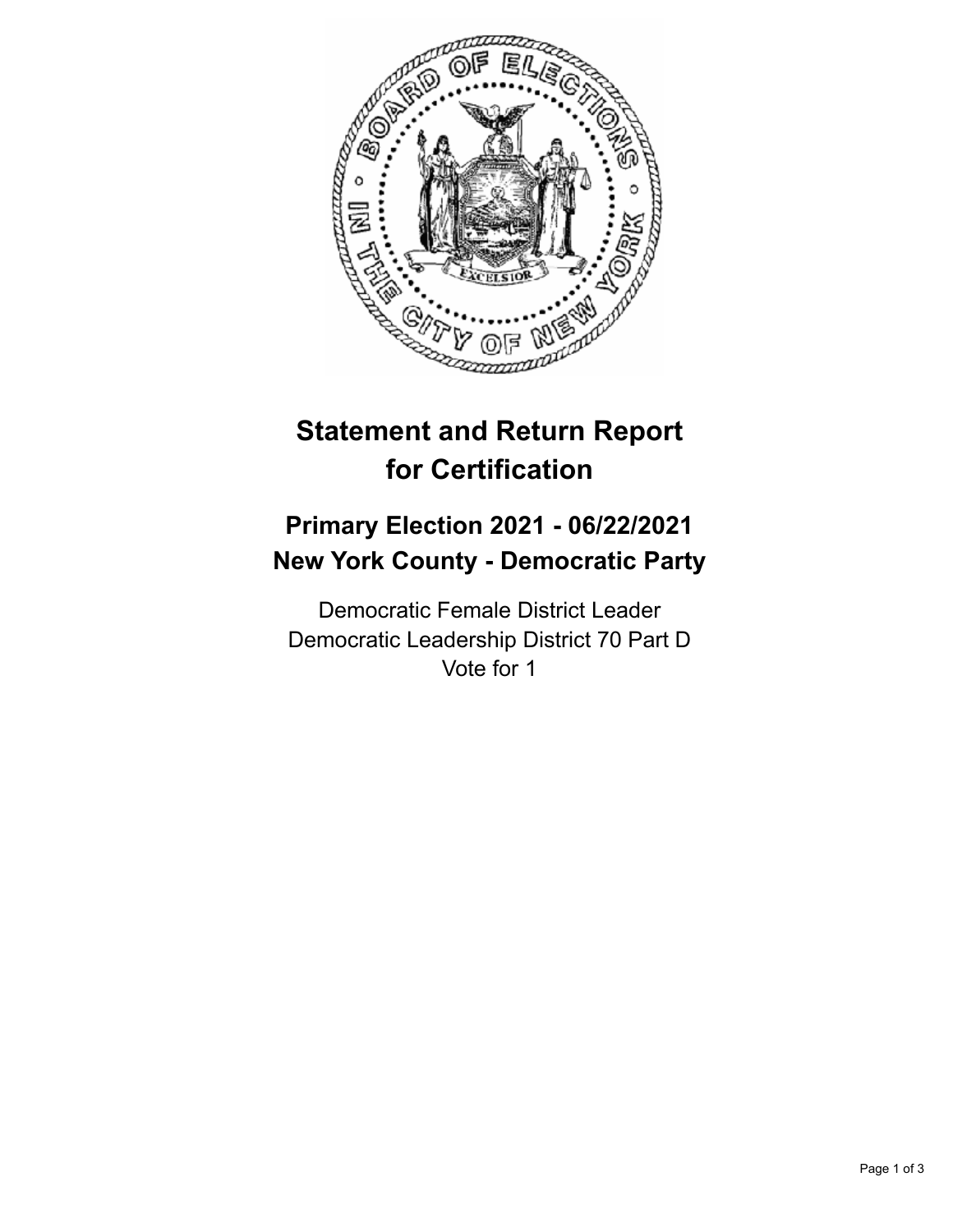

## **Assembly District 70**

| PUBLIC COUNTER                                           | 3,155          |
|----------------------------------------------------------|----------------|
| MANUALLY COUNTED EMERGENCY                               | 0              |
| <b>ABSENTEE / MILITARY</b>                               | 351            |
| <b>AFFIDAVIT</b>                                         | 31             |
| <b>Total Ballots</b>                                     | 3,537          |
| Less - Inapplicable Federal/Special Presidential Ballots | 0              |
| <b>Total Applicable Ballots</b>                          | 3,537          |
| <b>GRICEL ORTIZ-THOMPSON</b>                             | 1,470          |
| NORMA CAMPUSANO                                          | 1,227          |
| CHARLOTTE KIECHEL (WRITE-IN)                             | 1              |
| DIANNE D. MARCOCLI-SADHIZS (WRITE-IN)                    | 1              |
| DR. LAURA KAY (WRITE-IN)                                 | 1              |
| LOIS FENNER (WRITE-IN)                                   | $\overline{2}$ |
| MICHELLE OBAMA (WRITE-IN)                                | 1              |
| TOMMY ALLEN (WRITE-IN)                                   | 1              |
| UNATTRIBUTABLE WRITE-IN (WRITE-IN)                       | 6              |
| <b>Total Votes</b>                                       | 2,710          |
| Unrecorded                                               | 827            |